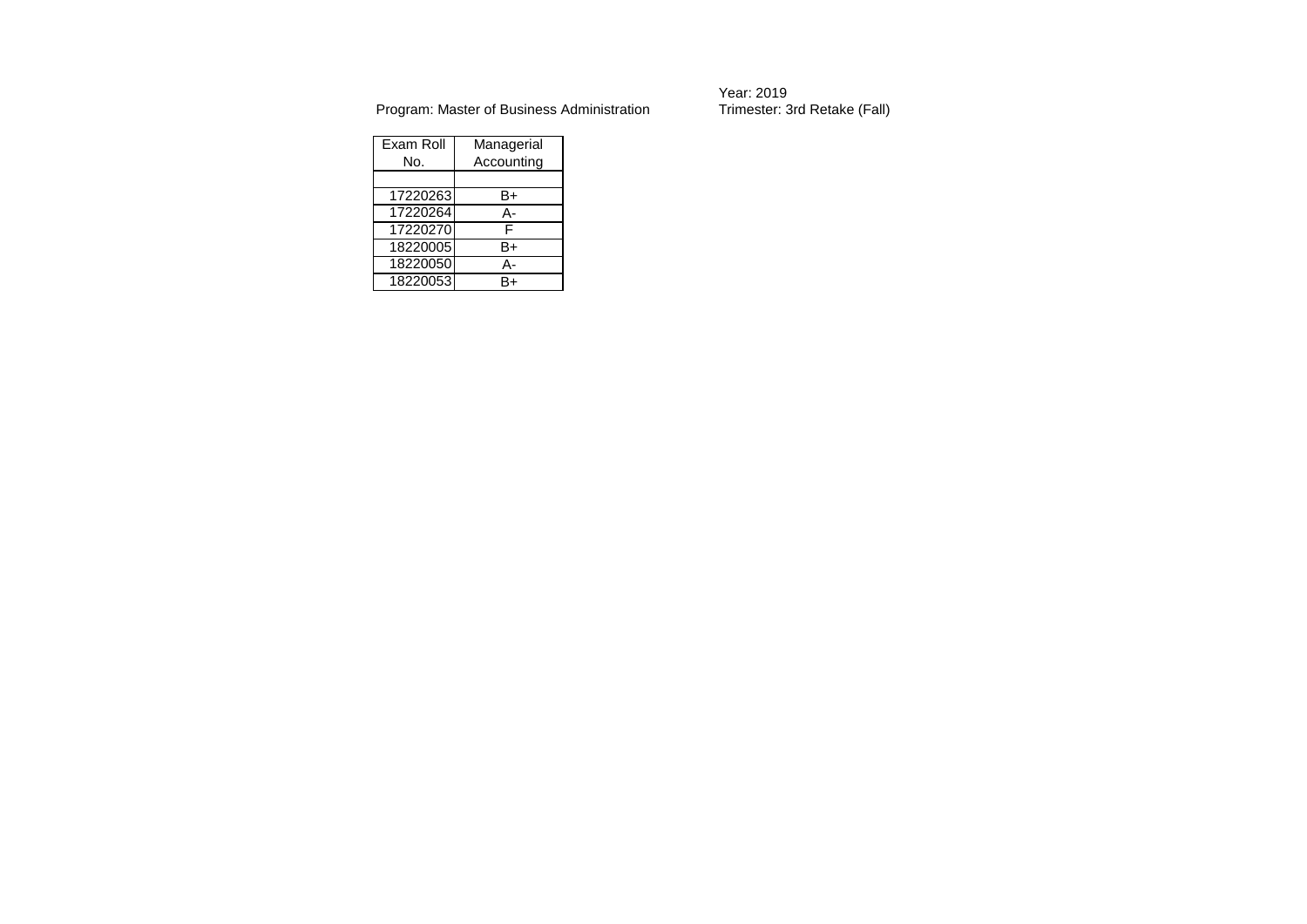## Year: 2019<br>Trimester: 4th (Fall)

| Exam Roll<br>No. | Entrepreneurship<br>and Innovation | Operations<br>and Service<br>Mangement | International<br><b>Business</b> | <b>Business</b><br>Development<br>Plan:<br>Graduate<br>Seminar | Portfolio<br>Management<br>and Security<br>Analysis | Financial<br>Institutions<br>and Markets | Career<br>Devlopment<br>Strategy In<br><b>HRM</b> | Performance<br>Management | Strategic<br><b>Brand</b><br>Management | Consumer<br>Behavior | <b>GPA</b>                  |
|------------------|------------------------------------|----------------------------------------|----------------------------------|----------------------------------------------------------------|-----------------------------------------------------|------------------------------------------|---------------------------------------------------|---------------------------|-----------------------------------------|----------------------|-----------------------------|
|                  |                                    |                                        |                                  |                                                                |                                                     |                                          |                                                   |                           |                                         |                      |                             |
| 17220246         | Abs                                | F                                      |                                  |                                                                | $\overline{B+}$                                     |                                          |                                                   |                           |                                         |                      | $\sim$                      |
| 17220275         | B                                  |                                        | $B+$                             |                                                                |                                                     |                                          |                                                   |                           |                                         |                      | $\blacksquare$              |
| 17220281         |                                    | B                                      |                                  |                                                                |                                                     |                                          |                                                   |                           |                                         |                      | $\sim$                      |
| 17220293         |                                    |                                        |                                  |                                                                | А-                                                  |                                          |                                                   |                           |                                         |                      | $\blacksquare$              |
| 18220003         |                                    |                                        | B+                               |                                                                |                                                     |                                          |                                                   |                           |                                         |                      | $\blacksquare$              |
| 18220014         | Abs                                |                                        | B                                |                                                                |                                                     |                                          |                                                   |                           |                                         |                      | $\sim$                      |
| 18220026         |                                    |                                        |                                  |                                                                | A-                                                  |                                          |                                                   |                           |                                         |                      |                             |
| 18220027         |                                    |                                        |                                  |                                                                | $A -$                                               |                                          |                                                   |                           |                                         |                      | $\blacksquare$              |
| 18220028         |                                    |                                        |                                  |                                                                | Α                                                   |                                          |                                                   |                           |                                         |                      | $\sim$                      |
| 18220037         |                                    |                                        |                                  |                                                                |                                                     |                                          |                                                   |                           | A-                                      |                      |                             |
| 18220046         |                                    |                                        |                                  |                                                                |                                                     |                                          |                                                   |                           | F                                       |                      | $\sim$                      |
| 18220050         |                                    |                                        |                                  |                                                                | $A -$                                               |                                          |                                                   |                           |                                         |                      | $\sim$                      |
| 18220295         | $\overline{A}$                     | A                                      | $A -$                            | A                                                              |                                                     |                                          |                                                   |                           | А-                                      | А-                   | 3.78                        |
| 18220296         | $\overline{B+}$                    | F                                      | $A -$                            | $A -$                                                          |                                                     |                                          |                                                   |                           | F                                       | F                    | $\blacksquare$              |
| 18220297         | А-                                 | A-                                     | $A -$                            | $A -$                                                          |                                                     |                                          | A-                                                | A-                        |                                         |                      | 3.70                        |
| 18220298         | F                                  | $\overline{B}$                         | $B+$                             | $\overline{A}$                                                 |                                                     |                                          | $B+$                                              | $B+$                      |                                         |                      |                             |
| 18220299         | $\overline{A}$                     | F                                      | A-                               | $\overline{B+}$                                                |                                                     |                                          | $A -$                                             | $A -$                     |                                         |                      | $\blacksquare$              |
| 18220300         | $A -$                              | $A -$                                  | Α                                | A                                                              |                                                     |                                          |                                                   |                           | $A -$                                   | A-                   | 3.78                        |
| 18220303         | $A -$                              | $A -$                                  | A                                | A                                                              |                                                     |                                          |                                                   |                           | $A -$                                   | Α                    | 3.84                        |
| 18220304         | A                                  | $\overline{B+}$                        | $A -$                            | Α                                                              |                                                     |                                          |                                                   |                           | F                                       | $A -$                |                             |
| 18220305         | A                                  | A-                                     | A-                               | Α                                                              | A-                                                  | А-                                       |                                                   |                           |                                         |                      | 3.78                        |
| 18220306         | Α                                  | $A -$                                  | $A -$                            | $A -$                                                          | A-                                                  | A-                                       |                                                   |                           |                                         |                      | 3.75                        |
| 18220307         | A                                  | Α                                      | A-                               | Α                                                              | Α                                                   | Α                                        |                                                   |                           |                                         |                      | 3.95                        |
| 18220308         | $A -$                              | B+                                     | $B+$                             | $B+$                                                           | $B+$                                                | $B+$                                     |                                                   |                           |                                         |                      | 3.37                        |
| 18220309         | $A -$                              | $\overline{B+}$                        | $A -$                            | $A -$                                                          |                                                     |                                          | $A -$                                             | $A -$                     |                                         |                      | 3.63                        |
| 18220310         | $A -$                              | A-                                     | A-                               | $B+$                                                           |                                                     |                                          |                                                   |                           | Α                                       | Α                    | 3.77                        |
| 18220311         | $\overline{A}$                     | $A -$                                  | $\overline{B+}$                  | $B+$                                                           |                                                     |                                          |                                                   |                           | $A -$                                   | $A -$                | 3.59                        |
| 18220312         | $A -$                              | $A -$                                  | $\overline{A}$                   | $A -$                                                          | A-                                                  | $\overline{B+}$                          |                                                   |                           |                                         |                      | 3.68                        |
| 18220313         | А-                                 | A-                                     | A-                               | Α                                                              | $A -$                                               | А-                                       |                                                   |                           |                                         |                      | 3.73                        |
| 18220314         | A                                  | $A -$                                  | $A -$                            | A                                                              |                                                     |                                          |                                                   |                           | $A -$                                   | A                    | 3.84                        |
| 18220315         | $\overline{A}$                     | A-                                     | A-                               | A                                                              | A-                                                  | A-                                       |                                                   |                           |                                         |                      | 3.73                        |
| 18220316         | $\overline{A}$                     | Α                                      | А-                               | Α                                                              | $A -$                                               | $A -$                                    |                                                   |                           |                                         |                      | 3.84                        |
| 18220317         | $\overline{A}$                     | A                                      | A                                | A                                                              | $A -$                                               | $A -$                                    |                                                   |                           |                                         |                      | 3.84                        |
| 18220318         | $\overline{A}$                     | F                                      | $B+$                             | $B+$                                                           |                                                     |                                          |                                                   |                           | $A -$                                   | А-                   | $\mathcal{L}^{\mathcal{A}}$ |
| 18220319         | Α                                  | A                                      | Α                                | Α                                                              |                                                     |                                          | Α                                                 | Α                         |                                         |                      | 4.00                        |
| 18220320         | $A -$                              | $A -$                                  | A                                | $B+$                                                           |                                                     |                                          |                                                   |                           | Α                                       | Α                    | 3.83                        |
| 18220321         | F                                  | $\overline{B+}$                        | $A -$                            | $\overline{B+}$                                                |                                                     |                                          |                                                   |                           | B                                       | $\overline{B+}$      | $\sim$                      |
| 18220322         | Α                                  | Α                                      | $A -$                            | $A -$                                                          |                                                     |                                          |                                                   |                           | Α                                       | Α                    | 3.92                        |
| 18220323         | A                                  | A                                      | $A -$                            | A                                                              |                                                     |                                          |                                                   |                           | $A -$                                   | $A -$                | 3.84                        |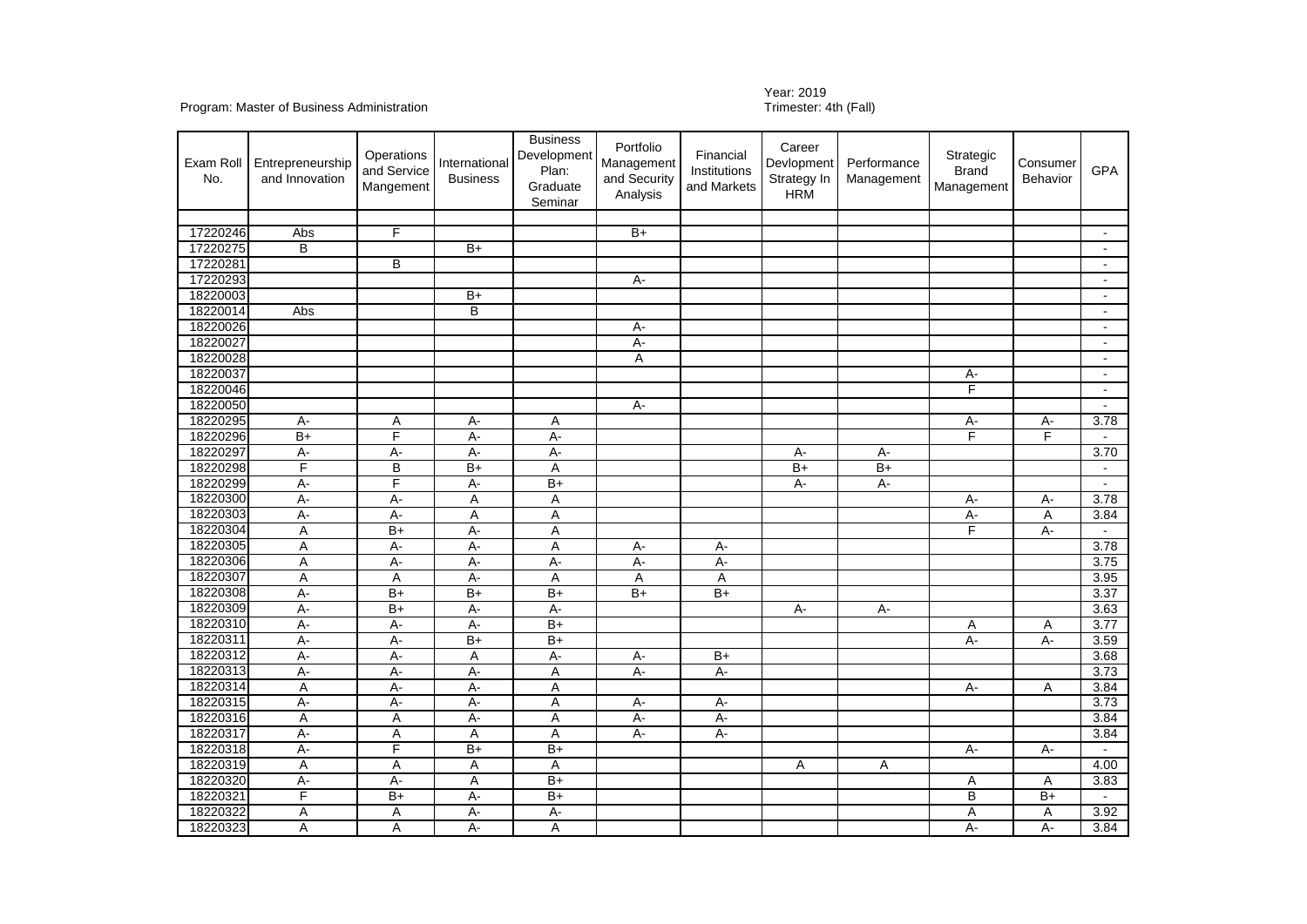## Year: 2019<br>Trimester: 4th (Fall)

| Exam Roll<br>No. | Entrepreneurship<br>and Innovation | Operations<br>and Service<br>Mangement | International<br><b>Business</b> | <b>Business</b><br><b>Development</b><br>Plan:<br>Graduate<br>Seminar | Portfolio<br>Management<br>and Security<br>Analysis | Financial<br>Institutions<br>and Markets | Career<br>Devlopment<br>Strategy In<br><b>HRM</b> | Performance<br>Management | Strategic<br><b>Brand</b><br>Management | Consumer<br>Behavior | <b>GPA</b>     |
|------------------|------------------------------------|----------------------------------------|----------------------------------|-----------------------------------------------------------------------|-----------------------------------------------------|------------------------------------------|---------------------------------------------------|---------------------------|-----------------------------------------|----------------------|----------------|
|                  |                                    |                                        |                                  |                                                                       |                                                     |                                          |                                                   |                           |                                         |                      |                |
| 18220324         | $A -$                              | Α                                      | Α                                | A                                                                     |                                                     |                                          |                                                   |                           | Α                                       | Α                    | 3.95           |
| 18220325         | A-                                 | Α                                      | A-                               | Α                                                                     | A                                                   | A                                        |                                                   |                           |                                         |                      | 3.89           |
| 18220326         | A-                                 | А-                                     | $A -$                            | А-                                                                    |                                                     |                                          |                                                   |                           | $A -$                                   | $A -$                | 3.70           |
| 18220327         | A                                  | A-                                     | Α                                | А-                                                                    |                                                     |                                          |                                                   |                           | $A -$                                   | $A -$                | 3.81           |
| 18220328         | Α                                  | Α                                      | Α                                | Α                                                                     |                                                     |                                          | A-                                                | Α                         |                                         |                      | 3.95           |
| 18220329         | A-                                 | $A -$                                  | F                                | A                                                                     | F                                                   | $A -$                                    |                                                   |                           |                                         |                      |                |
| 18220330         | $\overline{B+}$                    | $\overline{B+}$                        | $\overline{B+}$                  | А-                                                                    |                                                     |                                          |                                                   |                           | F                                       | F                    | $\sim$         |
| 18220331         | А-                                 | A-                                     | $A -$                            | A-                                                                    | Α                                                   | A-                                       |                                                   |                           |                                         |                      | 3.75           |
| 18220332         | Α                                  | A                                      | Α                                | A-                                                                    | $A -$                                               | Α                                        |                                                   |                           |                                         |                      | 3.92           |
| 18220333         | A                                  | $A -$                                  | Α                                | Α                                                                     | Α                                                   | Α                                        |                                                   |                           |                                         |                      | 3.95           |
| 18220334         | Α                                  | A-                                     | А-                               | Α                                                                     |                                                     |                                          | Α                                                 | A-                        |                                         |                      | 3.84           |
| 18220335         | A-                                 | A-                                     | A-                               | Α                                                                     |                                                     |                                          |                                                   |                           | F                                       | $A -$                |                |
| 18220337         | A-                                 | А-                                     | $A -$                            | A                                                                     |                                                     |                                          |                                                   |                           | $A -$                                   | $A -$                | 3.73           |
| 18220338         | Α                                  | Α                                      | Α                                | A                                                                     |                                                     |                                          | Α                                                 | A-                        |                                         |                      | 3.95           |
| 18220339         | A-                                 | F                                      | $A -$                            | A-                                                                    | Α                                                   | A-                                       |                                                   |                           |                                         |                      |                |
| 18220340         | A                                  | A                                      | $A -$                            | A-                                                                    |                                                     |                                          | A                                                 | A-                        |                                         |                      | 3.86           |
| 18220341         | A                                  | Α                                      | Α                                | Α                                                                     |                                                     |                                          | A                                                 | Α                         |                                         |                      | 4.00           |
| 18220342         | А-                                 | А-                                     | А-                               | Α                                                                     | F                                                   | $B+$                                     |                                                   |                           |                                         |                      | $\blacksquare$ |
| 18220343         | A                                  | А-                                     | $A -$                            | A                                                                     | F                                                   | F                                        |                                                   |                           |                                         |                      |                |
| 18220344         | A                                  | Α                                      | $A -$                            | Α                                                                     |                                                     |                                          | A-                                                | Α                         |                                         |                      | 3.89           |
| 18220345         | А-                                 | A                                      | А-                               | Α                                                                     |                                                     |                                          |                                                   |                           | Α                                       | $A -$                | 3.84           |
| 18220346         | A-                                 | A-                                     | A                                | Α                                                                     | $A -$                                               | $B+$                                     |                                                   |                           |                                         |                      | 3.71           |
| 18220347         | A-                                 | A                                      | $\overline{B+}$                  | А-                                                                    | A-                                                  | A                                        |                                                   |                           |                                         |                      | 3.74           |
| 18220348         | $A -$                              | A-                                     | F                                | A                                                                     |                                                     |                                          | $A-$                                              | A-                        |                                         |                      |                |
| 18220349         | $B+$                               | $B+$                                   | $B+$                             | A-                                                                    |                                                     |                                          |                                                   |                           | $A -$                                   | F                    |                |
| 18220351         | $A -$                              | Α                                      | А-                               | А-                                                                    |                                                     |                                          |                                                   |                           | Α                                       | $A -$                | 3.81           |
| 18220352         | Α                                  | Α                                      | A-                               | Α                                                                     | Α                                                   | A-                                       |                                                   |                           |                                         |                      | 3.89           |
| 18220353         | A                                  | A                                      | Α                                | Α                                                                     | $A -$                                               | A-                                       |                                                   |                           |                                         |                      | 3.89           |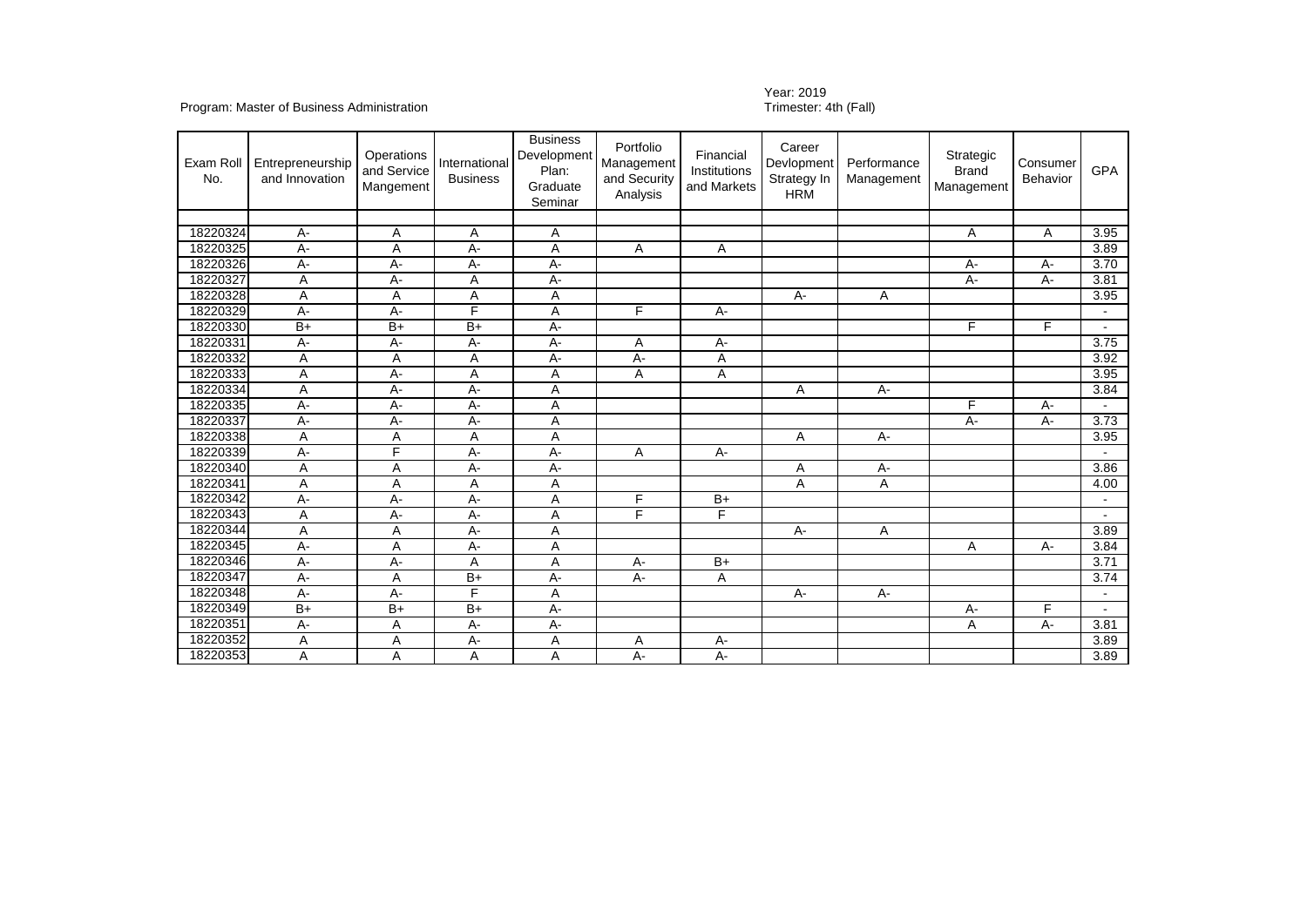# Year: 2019<br>Trimester: 5th (Fall)

| Exam Roll<br>No. | Internship | <b>Business Tax</b><br>Planning | Tourism and<br>Hospitality<br>Management | Multinational | Project<br>Management Management | Empoloyees<br><b>Relations</b><br>Management | Seminar in<br>Human<br>Resource | Service<br>Marketing<br>Strategy | Promotion<br>Management | Corporate<br>Financing<br>Decision | Working<br>Capital<br>Management | <b>GPA</b>     |
|------------------|------------|---------------------------------|------------------------------------------|---------------|----------------------------------|----------------------------------------------|---------------------------------|----------------------------------|-------------------------|------------------------------------|----------------------------------|----------------|
|                  |            |                                 |                                          |               |                                  |                                              |                                 |                                  |                         |                                    |                                  |                |
| 17220246         |            |                                 | B                                        |               |                                  |                                              |                                 |                                  |                         | $B+$                               |                                  |                |
| 17220263         |            |                                 |                                          |               | $\overline{B+}$                  |                                              |                                 |                                  |                         |                                    |                                  | $\blacksquare$ |
| 17220266         |            |                                 |                                          |               |                                  |                                              |                                 |                                  |                         | B                                  | F                                |                |
| 17220271         |            |                                 |                                          |               |                                  |                                              | Abs                             |                                  |                         |                                    |                                  |                |
| 17220275         |            |                                 |                                          |               |                                  | В                                            | $B+$                            |                                  |                         |                                    |                                  | $\sim$         |
| 17220292         |            |                                 |                                          |               |                                  | $A -$                                        |                                 |                                  |                         |                                    |                                  | $\sim$         |
| 17220293         |            |                                 | $B+$                                     |               |                                  |                                              |                                 |                                  |                         | $B+$                               | F                                |                |
| 18220001         | Α          |                                 | Α                                        | $A -$         |                                  |                                              |                                 | A-                               | $A -$                   |                                    |                                  | 3.84           |
| 18220002         | Ā          |                                 | $A -$                                    |               |                                  | $A -$                                        | Α                               |                                  |                         |                                    |                                  | 3.16           |
| 18220002         | Incomplete |                                 |                                          |               | A                                |                                              |                                 |                                  |                         |                                    |                                  |                |
| 18220003         | Α          |                                 |                                          | А-            | A-                               | $B+$                                         | A-                              |                                  |                         |                                    |                                  | 3.71           |
| 18220004         | Ā          |                                 |                                          | $A -$         | A                                |                                              |                                 |                                  |                         | Α                                  | Α                                | 3.95           |
| 18220005         | Ā          |                                 |                                          | $A -$         | $B+$                             | $A -$                                        | $A -$                           |                                  |                         |                                    |                                  | 3.71           |
| 18220006         | Ā          |                                 |                                          | Α             | Α                                |                                              |                                 |                                  |                         | Α                                  | А-                               | 3.95           |
| 18220007         | Ā          |                                 |                                          | Α             | A                                |                                              |                                 |                                  |                         | $A -$                              | $B+$                             | 3.82           |
| 18220008         | Ā          |                                 |                                          | Α             | Α                                |                                              |                                 | Α                                | Α                       |                                    |                                  | 4.00           |
| 18220009         | А          | Α                               |                                          |               | Α                                |                                              |                                 |                                  |                         | $A -$                              | $B+$                             | 3.82           |
| 18220010         | Ā          |                                 |                                          | $A -$         | $\overline{B+}$                  |                                              |                                 | $B+$                             | A-                      |                                    |                                  | 3.64           |
| 18220011         | Ā          |                                 |                                          | $A -$         | Α                                |                                              |                                 | $\overline{A}$                   | Α                       |                                    |                                  | 3.89           |
| 18220012         | A          | $\overline{A}$                  |                                          |               | Α                                |                                              |                                 |                                  |                         | $\overline{A}$                     | Α                                | 4.00           |
| 18220013         | Ā          |                                 |                                          | A-            | $A -$                            |                                              |                                 | А-                               | Α                       |                                    |                                  | 3.84           |
| 18220014         | Incomplete |                                 |                                          | Abs           | $A -$                            |                                              |                                 | $\overline{F}$                   | $B+$                    |                                    |                                  | $\sim$         |
| 18220015         | Α          | А.                              |                                          |               | $B+$                             |                                              |                                 |                                  |                         | $A-$                               | A-                               | 3.71           |
| 18220016         | Ā          | Α                               |                                          |               | A-                               |                                              |                                 |                                  |                         | A                                  | A                                | 3.95           |
| 18220017         | Ā          |                                 |                                          | A             | A                                |                                              |                                 |                                  |                         | A                                  | $A -$                            | 3.95           |
| 18220018         | А          |                                 |                                          | A             | $B+$                             | Α                                            | A-                              |                                  |                         |                                    |                                  | 3.82           |
| 18220019         | Ā          |                                 |                                          | $A -$         | $\overline{B+}$                  |                                              |                                 | $\overline{A}$                   | $B+$                    |                                    |                                  | 3.64           |
| 18220020         | A          | Α                               |                                          |               | Α                                |                                              |                                 |                                  |                         | $A -$                              | $B+$                             | 3.82           |
| 18220021         | A          | Α                               |                                          |               | Α                                |                                              |                                 |                                  |                         | A                                  | Α                                | 4.00           |
| 18220022         | Ā          |                                 |                                          | $A -$         | $\overline{A}$                   |                                              |                                 | $\overline{A}$                   | $A -$                   |                                    |                                  | 3.84           |
| 18220023         | A          |                                 |                                          | $A -$         | A                                |                                              |                                 |                                  |                         | Α                                  | $A -$                            | 3.89           |
| 18220024         | A          |                                 |                                          | $A -$         | A                                |                                              |                                 | Α                                | Α                       |                                    |                                  | 3.95           |
| 18220025         | Ā          |                                 | Α                                        | A-            |                                  |                                              |                                 |                                  |                         | $A -$                              | A-                               | 3.84           |
| 18220026         | А          |                                 |                                          | $A -$         | Α                                |                                              |                                 |                                  |                         | $\overline{B+}$                    | $B+$                             | 3.69           |
| 18220027         | А          |                                 |                                          | Α             | $A -$                            |                                              |                                 |                                  |                         | F                                  | F                                | $\sim$         |
| 18220028         | Ā          |                                 |                                          | $A -$         | $A -$                            |                                              |                                 |                                  |                         | $A -$                              | F                                |                |
| 18220029         | А-         | $B+$                            |                                          |               | $B+$                             |                                              |                                 |                                  |                         | $A -$                              | F                                |                |
| 18220031         | Ā          |                                 |                                          | Α             | Α                                |                                              |                                 |                                  |                         | $\overline{A}$                     | $A -$                            | 3.95           |
| 18220032         | Ā          |                                 |                                          | Α             | A                                |                                              |                                 | Α                                | $A -$                   |                                    |                                  | 3.95           |
| 18220033         | Α          |                                 |                                          | Α             | Α                                |                                              |                                 |                                  |                         | Α                                  | Α                                | 4.00           |
| 18220034         | Ā          |                                 |                                          | A             | A                                |                                              |                                 | Α                                | Α                       |                                    |                                  | 4.00           |